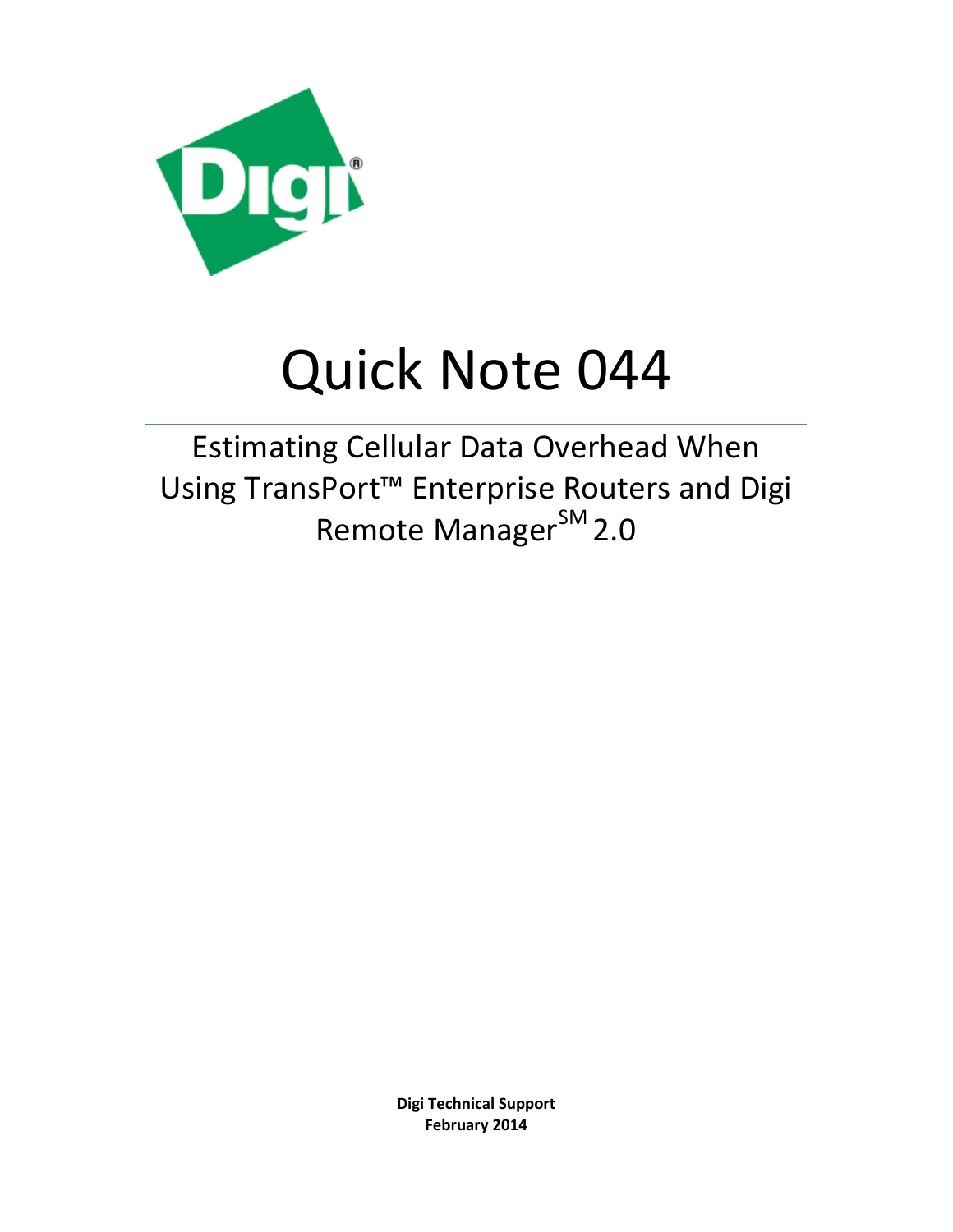## **Contents**

| $\mathbf{1}$   |     |  |  |  |
|----------------|-----|--|--|--|
| $\overline{2}$ |     |  |  |  |
| 3              |     |  |  |  |
| 4              |     |  |  |  |
|                | 4.1 |  |  |  |
|                | 4.2 |  |  |  |
|                | 4.3 |  |  |  |
|                | 4.4 |  |  |  |
| 5              |     |  |  |  |
| 6              |     |  |  |  |
|                | 6.1 |  |  |  |
|                | 6.2 |  |  |  |
|                | 6.3 |  |  |  |
|                | 6.4 |  |  |  |
| 7              |     |  |  |  |
| 8              |     |  |  |  |

# <span id="page-1-0"></span>1 DOCUMENT VERSION

| Version Number   Status |                                |
|-------------------------|--------------------------------|
| $\vert$ 1.0             | Initial release $-$ 2014-Feb-3 |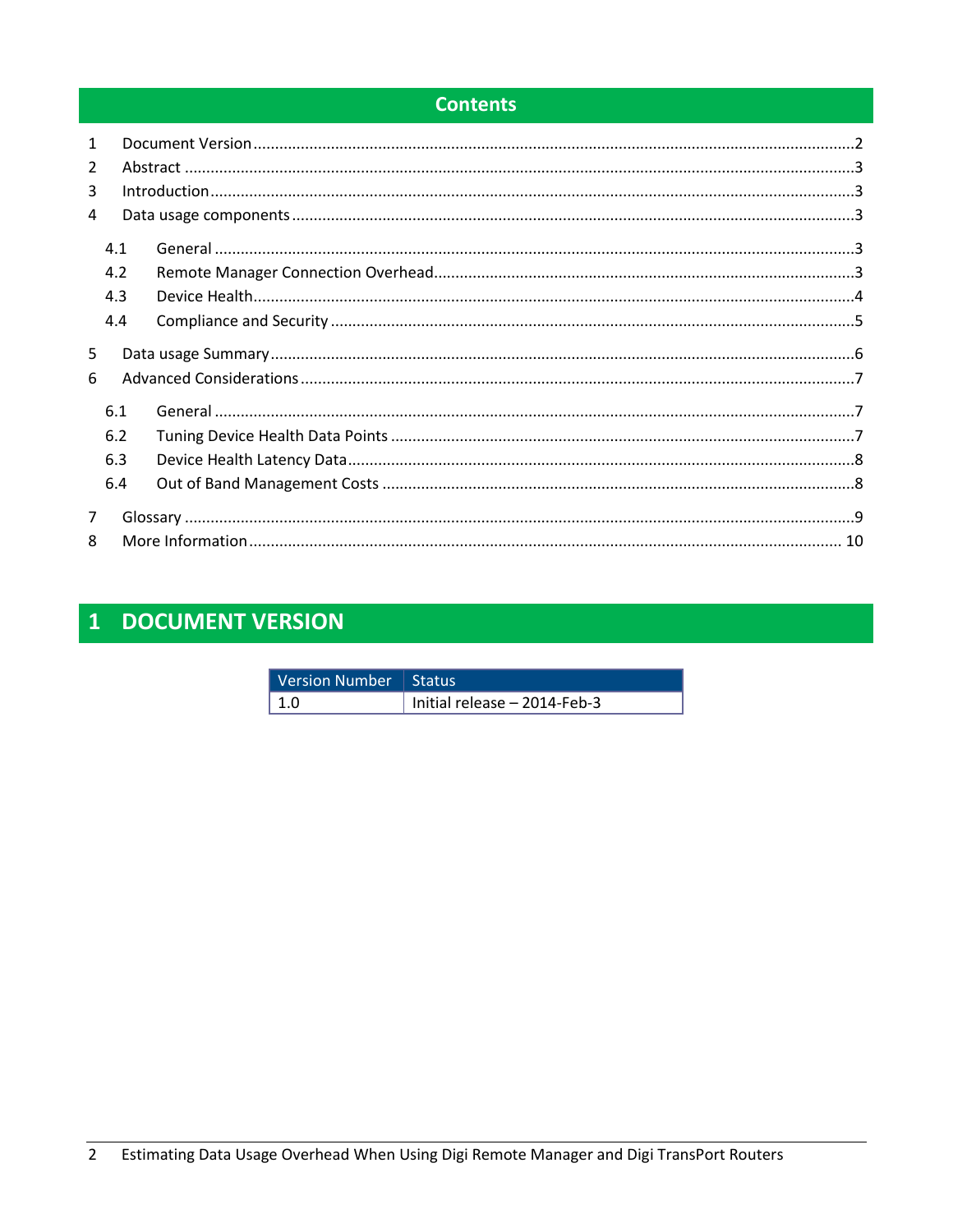## <span id="page-2-0"></span>**2 ABSTRACT**

Determining the network traffic cost for using Remote Manager on Digi TransPort products depends on several adjustable parameters. Given Remote Manager and TransPort product default settings, this paper will show the network traffic usage to be approximately 4MB/month/device. The paper will explain key traffic components and offer guidance on how to reduce this to less than 1MB/month/device.

Additional reductions are possible, but come through sacrificing key Remote Manager Features.

## <span id="page-2-1"></span>**3 INTRODUCTION**

Calculating Remote Manager Network Traffic usage is dependent on several factors. Some factors, like TransPort Device Type (TransPort WR11 versus WR44v2) or whether the DSL option is included, will have a deterministic effect on usage. However, many other factors, like the number of bytes passed through the router or data compressibility make it difficult to arrive at a precise number. The purpose of this paper is to provide a rough estimate and expectation for Digi Remote Manager costs. Data Usage was measured on several devices, but not measured along a broad fleet of devices. The intent is to provide an estimate (+/- 10%) for the feature and guidance on how to tune and optimize your deployment.<sup>1</sup>

## <span id="page-2-2"></span>**4 DATA USAGE COMPONENTS**

#### <span id="page-2-3"></span>*4.1 General*

 $\overline{\phantom{a}}$ 

Remote Manager Network traffic can be broken into two major categories: the cost for regularly scheduled traffic; and the cost for unscheduled or irregular events. An example of a regularly scheduled traffic would be the transmission of system temperature data points.

An example of an unscheduled event would be if an operator manually used Digi Remote Manager to read a file from one of their devices. This paper will ignore the cost of unscheduled events. However, the cost of several example events will be presented below.

Regularly scheduled traffic can be broken into the following categories:

- 1. Remote Management Connection Overhead: EDP, SSL
- 2. Device Health Remote Manager data points
- 3. Compliance and Security costs the cost of doing profile management

#### <span id="page-2-4"></span>*4.2 Remote Manager Connection Overhead*

Digi Remote Manager connections use secure SSL over TCP/IP to transfer Device Health and profile management data to and from Digi Remote Manager. Besides this data, there is a cost for creating this SSL connection and a cost to maintaining this connection to Digi Remote Manager.

 $^1$  All the data presented in this paper used a TransPort WR21 (WR21-L52B-DE1)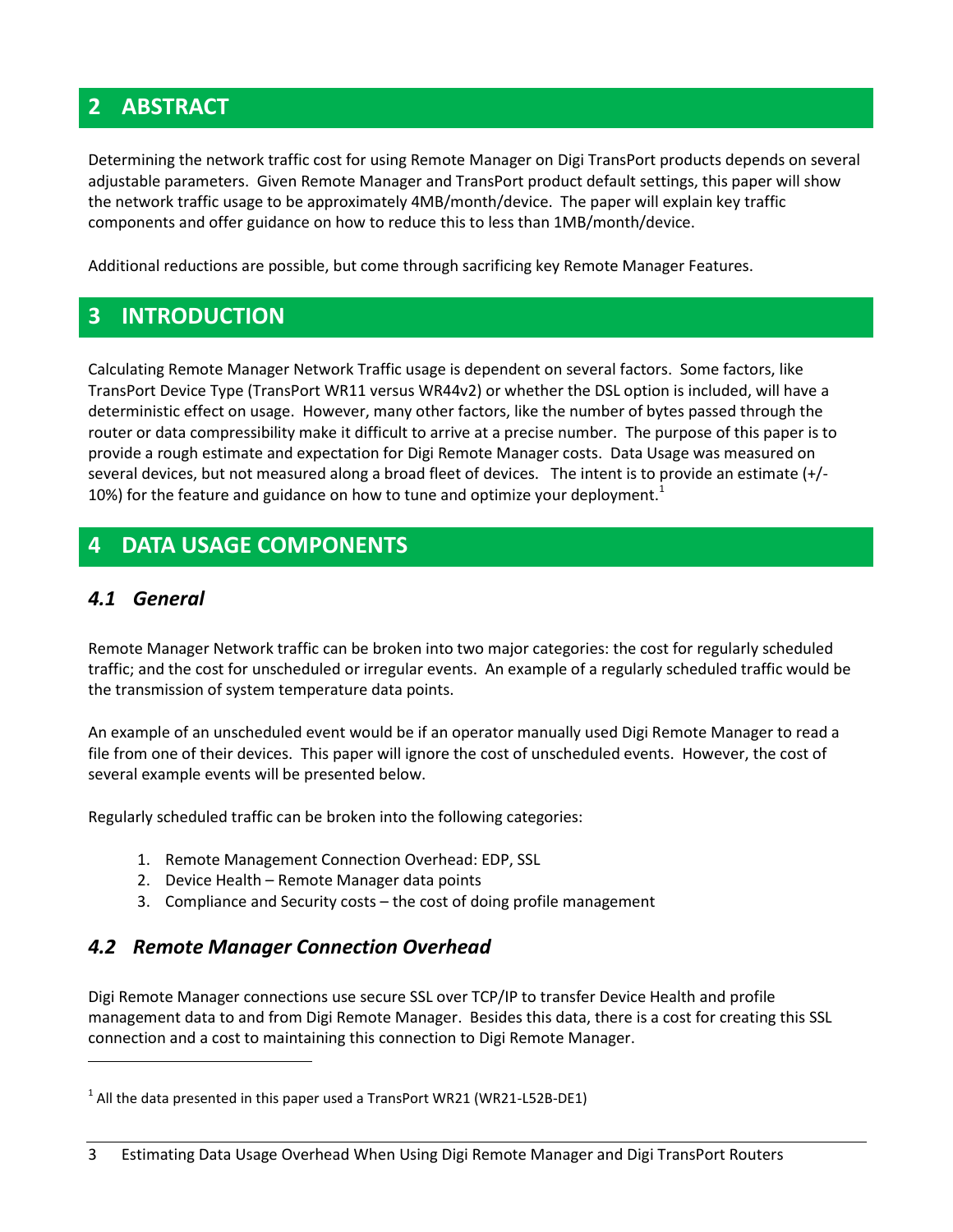When the Remote Manager connection is started, there is security information, as well as cloud protocol exchanged. The cost of this transaction is:

$$
C_{initial} = 4,778 \text{ bytes} \tag{1}
$$

After the Remote Management connection is created, the Device Health and profile management data can be exchanged anywhere from hourly to daily. Besides this essential data, there is an ongoing Keep-Alive cost to maintaining this connection. A single Keep-Alive exchange is 342 bytes of network traffic.

The general expression for Keep-Alive traffic per month is:

$$
C_{KA} = (342 bytes/KA * 2,592,000 sec/month) / R_{KA}
$$
 [2]

where  $R_{KA}$  is the rate of Keep-Alives. The Keep-Alive interval is driven by the cellular carrier's network requirements. The worst case interval for  $R_{KA}$  is 290 sec (< 5 minutes), which results in:

$$
C_{\text{KA290}}
$$
 = (342 bytes/KA \* 2,592,000 sec/month) / 290  
= 3,056,772 bytes/month [3]

To illustrate, for Carriers that require traffic only once each hour, an  $R_{KA}$  of 3500 sec results in:

$$
C_{\text{KAS500}} = (342 \text{ bytes/KA} * 2,592,000 \text{ sec/month}) / 3500
$$
  
= 253,275 bytes/month [4]

For an  $R_{KA}$  of 290 seconds, the total cost of Remote Management Overhead can be computed from [1] and [3]:

$$
C_{\text{RMO290}} = C_{\text{KA290}} + C_{\text{initial}}
$$
  
= 3,056,772 + 4778  
= 3,061,550 bytes/month [5]

#### <span id="page-3-0"></span>*4.3 Device Health*

When devices go faulty or unexpected environmental events occur, monitoring a device's state is essential to avoiding a hazard or outage. For instance, monitoring a device's internal temperature can give early indications of a failing component or a facility HVAC failure. Device Health sends critical device health data samples to Digi Remote Manager which provides an opportunity to evaluate and monitor the health of your entire fleet.

Device Health information is broken into three categories: Mobile, Ethernet, and System. The default Mobile data includes information on the SIM card, device temperature, signal strength and quality, as well as bytes transferred and the Carrier Network information. The Ethernet data includes Transmit and Receive data, overruns, dropped packets, and link status. The System metrics include CPU utilization, Dynamic memory usage and availability, and routing buffer usage and availability. Additional data can be included as well.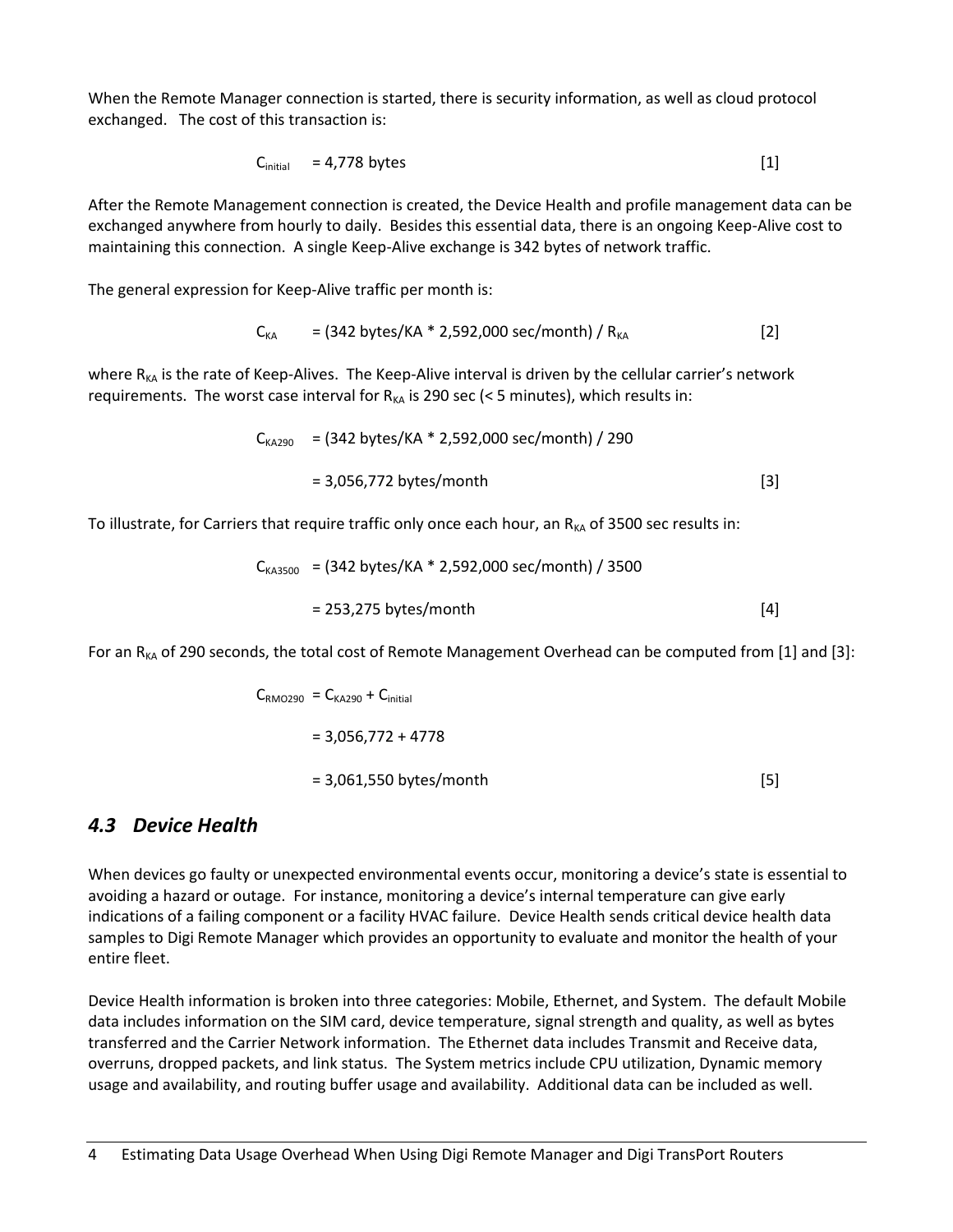Device Health data is a two stage operation: collecting the data and then reporting the data to Digi Remote Manager. For instance, a TransPort device can sample data once per hour and then report this data once per hour as well. Alternatively, it can sample once per hour and then report 4 samples once every 4 hours.

The TransPort device defaults to a 1 hour sampling and reporting rate, and thus, reporting the three Device Health categories, the cost is:

$$
C_{DH-1-1} = 799,200 bytes/month
$$
 [6]

It's worth noting the cost of Device Health is optimized for a 1 hour sampling rate and a 2 hour reporting rate:

$$
C_{DH-1-2} = 486,000 bytes/month
$$
 [7]

As you increase the number of samples per report, a diminished return occurs due to the data payload exceeding a single network frame. For instance, a 1 hour sampling rate and a 6 hour reporting rate is:

$$
C_{DH-1-6} = 411,600 bytes/month
$$
 [8]

And a 1 hour sampling period with a 12 hour reporting rate is:

$$
C_{DH-1-12} = 373,320 bytes/month
$$
 [9]

The examples above illustrate the TransPort's default 1 hour sampling period, which can be modified. Nevertheless, regardless of the sampling period, network traffic is optimized when the device bundles two samples per report. Further tuning is discussed below.

#### <span id="page-4-0"></span>*4.4 Compliance and Security*

The Compliance and Security feature (sometimes referred to as "profile manager") is used to scan a fleet of TransPort devices and verify each profile is configured identically. Some parameters like specific IP address, Cellular Phone Number or System Location are excluded, however most settings can be monitored for deviations.

The device profile is broken into three categories: Configuration, File System, and Firmware. The default Configuration includes over 8000 parameters scanned; there are 13 files scanned; and the Firmware revision is scanned for consistency across the entire fleet. Once a Master Profile is defined, all devices, including the master, are scanned regularly and corrected for inconsistencies. For example, if a file is erroneously changed on one device, this will be detected and repaired during the next scan.

The interval each device is scanned has a major impact on Traffic usage. Profiles can be setup to scan hourly, daily, weekly, or monthly. The default scan interval is daily.

The cost of scanning an unmodified device once is:

$$
C_{PROFILE\ MANAGER} = 7,490\ bytes
$$
 [10]

The cost of scanning an unmodified device, once per day over an entire month is: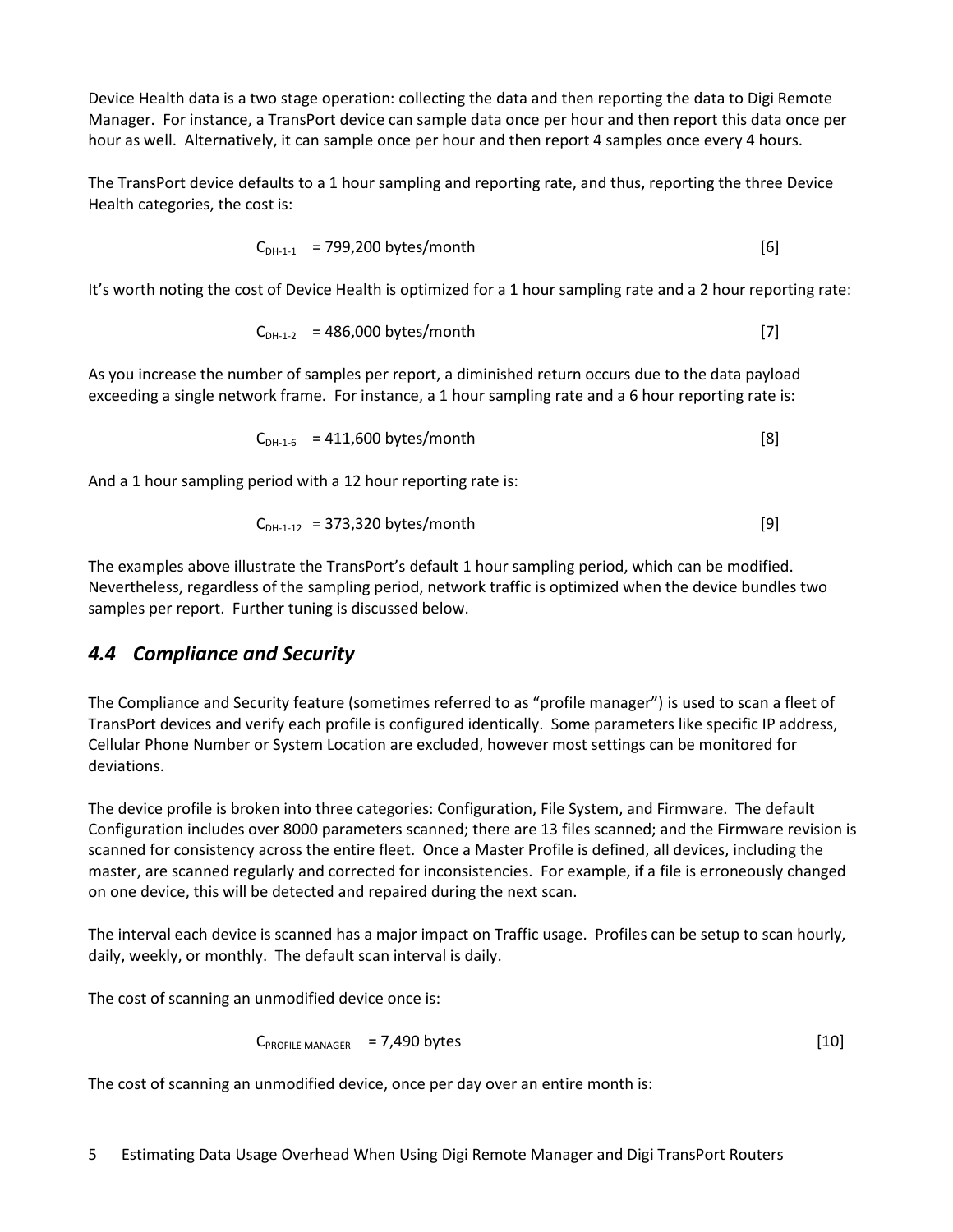| $C_{PROFILE MAXAGER-1}$ = 224,700 bytes/month | [11] |
|-----------------------------------------------|------|
|                                               |      |

Alternatively, the cost of scanning an unmodified device, once per hour over an entire month is:

$$
C_{PROFILE\ MANAGER-24} = 5,392,800\ bytes/month
$$
 [12]

And it's clear, comparing [11] and [12], the cost of scanning can quickly increase.

One further item worthy of mentioning, the cost of creating a profile will be an additional 91180 bytes. However, this operation could be performed on your local Ethernet.

## <span id="page-5-0"></span>**5 DATA USAGE SUMMARY**

With all three regularly scheduled Remote Management categories (Remote Management Connection Overhead, Device Health, profile management) defined, the total monthly Remote Management traffic estimate can be estimated by combining [5], [6] and [11]:

| $\mathsf{C}_\mathsf{RM}$ | $C_{\text{RMO290}} + C_{\text{FS-1-1}} + C_{\text{PROFII F MANAGFR-1}}$ |      |  |
|--------------------------|-------------------------------------------------------------------------|------|--|
|                          | $= (3,061,550 + 799,200 + 224,700)$                                     |      |  |
|                          | $= 4,085,450$ bytes/month                                               | [13] |  |

This assumes the default 290 second Keep-Alive Rate [3], the 1 hour Device Health sampling and reporting rates [6], and the once per day PROFILE MANAGER scanning rate [11]. This also does not include and PROFILE MANAGER modifications for altered configuration, files, or Firmware upgrades.

However, with minimal tuning, like using a Keep-Alive interval of 3500 seconds [4] instead of 290 seconds and reporting Device Health every two hours instead of one [7] reduces the cost:

 $C_{\text{RMtuned}} = C_{\text{KA3500}} + C_{\text{FS-1-2}} + C_{\text{PROFII F MANAGFR-1}}$ 

 $= (253, 275 + 486, 000 + 224, 700)$ 

 $= 963.975$  bytes/month [14]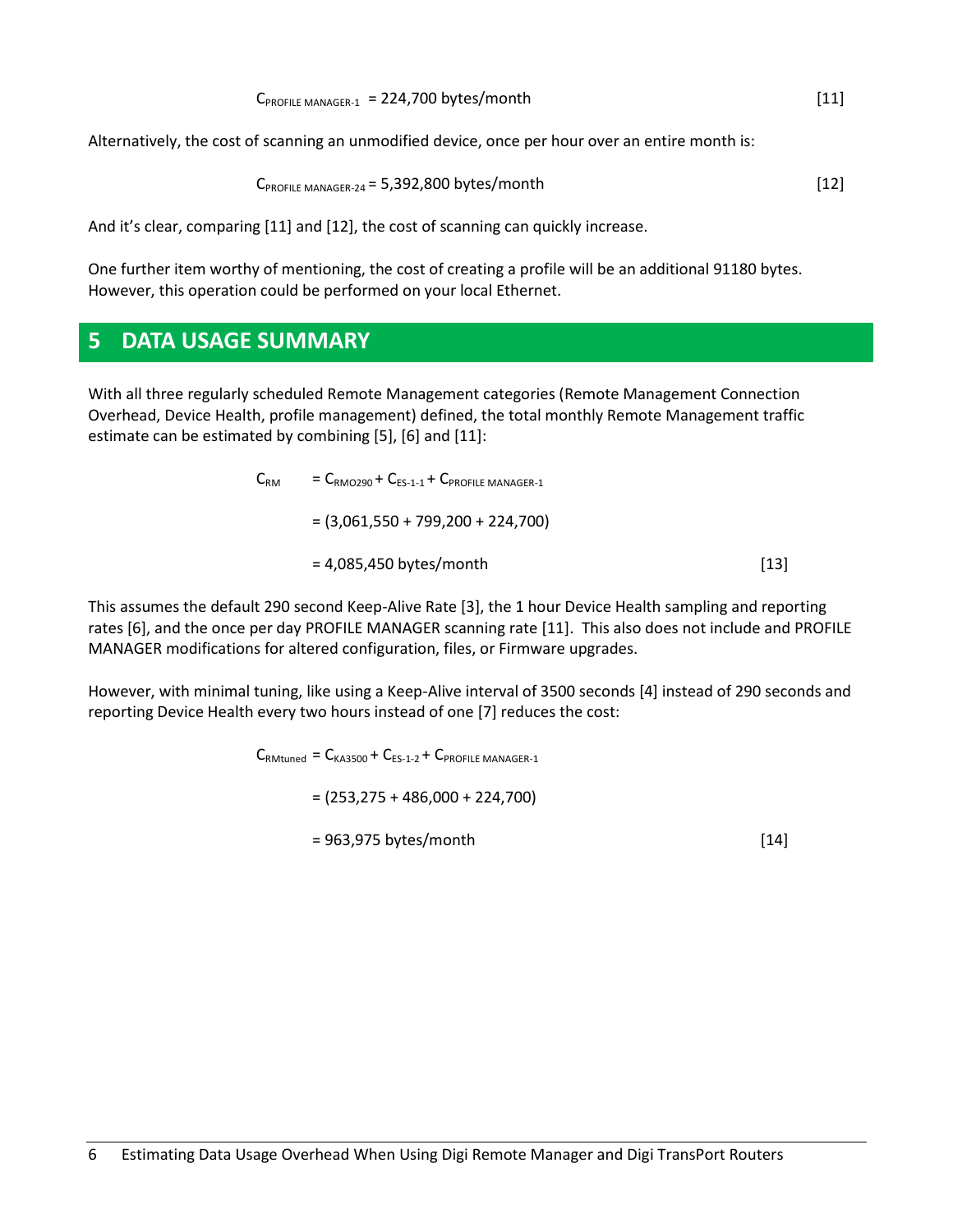## <span id="page-6-0"></span>**6 ADVANCED CONSIDERATIONS**

#### <span id="page-6-1"></span>*6.1 General*

The profiling data presented above utilizes default settings or default settings with minimal modifications. The default behavior ensures connectivity, but is by no means optimizing cellular network usage. For instance, the default Keep Alive, which is set to 290 seconds, was selected to operate and maintain the Remote Manager connection regardless of application or carrier.

Needless to say, this parameter is the first thing that should be tuned for a particular application; other tuning examples are discussed below.

#### <span id="page-6-2"></span>*6.2 Tuning Device Health Data Points*

All Remote Manager Data Point examples above used a 1 hour sample period; 24 samples per day. The Network traffic reduction shown in [6], [7], [8], and [9] was achieved solely by decreasing the Remote Manager Reporting period. The critical fact to understand from that section is: data usage is optimized when two samples are bundled in one report!

Applications vary and so does the strategy for gathering device data points. What should be emphasized is there is no requirement to take 24 samples in a day. Some applications could get by with a 12, 4, or 1 sample each day, and this would have a great impact on overall monthly usage.

If your application uses a sample rate n, but maintains the optimized two samples per report, the general expression for monthly traffic usage is shown:

$$
C_{ES-n-2} = C_{ES-1-2}/n
$$
 bytes/month [15]

For instance, an application requiring four samples per day, which is a rate of one sample every 6 hours, reporting two samples per report is:

$$
C_{ES-6-2} = 486,000 / 6
$$
  
= 81,000 bytes/month [16]

Alternatively, if your application requires one sample per report, the general expression changes to:

$$
C_{ES-n-1} = C_{ES-1-1}/n
$$
 bytes/month [17]

Using the prior example of one sample every 6 hours, but reporting one sample per report:

$$
C_{ES-6-1} = 799,200 / 6
$$
  
= 133,200 bytes/month [18]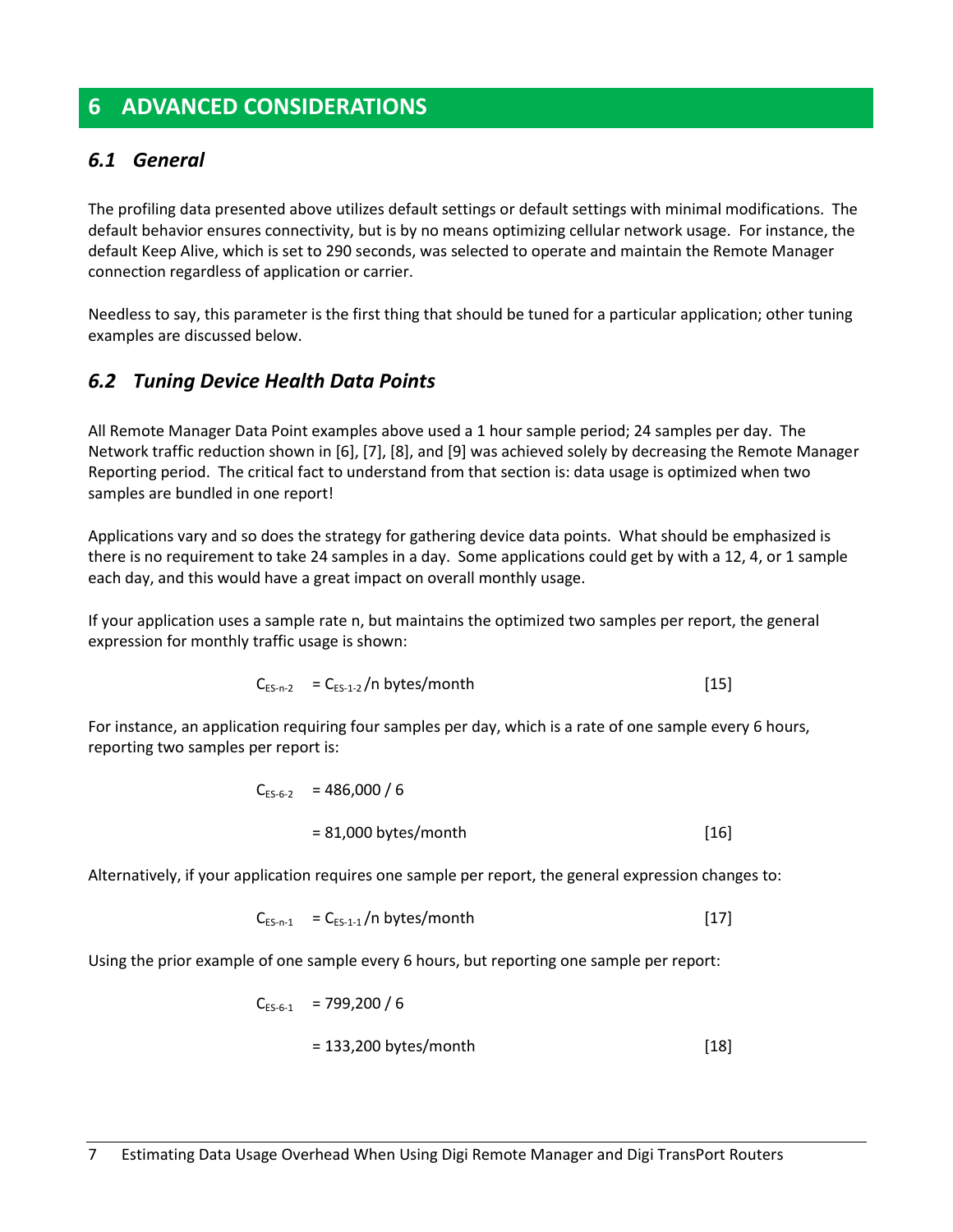#### <span id="page-7-0"></span>*6.3 Device Health Latency Data*

One additional feature, not directly related to Remote Manager, is the ability to generate a periodic "ping" or "heartbeat" packet, which is used to monitor network latency or network round trip time. When configured, this metric is available for reporting through the 3G or 4G latency data point.

Although a ping packet and response are small, having this exchange repeated every 30 seconds (120 per hour) will have a great impact on the overall network usage. The cost of sending (and receiving) pings every 30 seconds each month is shown:

> $C_{\text{ping-30}}$  = 120 bytes \* 120 /hour \* 720 hours/month  $= 10,368,000$  bytes/month [19]

which is greater than two times the entire cost of the Remote Management [13], using all defaulted settings! For completeness, ping costs for once every 5 minutes (300 seconds) and 1 hour (3600 seconds) are also shown:

| $C_{\text{ping-300}}$ = 120 bytes * 12 /hour * 720 hours/month |      |
|----------------------------------------------------------------|------|
| $= 1,036,800$ bytes/month                                      | [20] |
| $C_{\text{ping-3600}}$ = 120 bytes * 1 /hour * 720 hours/month |      |
| $= 86,400$ bytes/month                                         | [21] |

Despite the high costs of monitoring latency, it is a key metric for evaluating the quality of a cellular connection. Needless to say, the feature must be used carefully. A more granular resolution (every 30 seconds) will catch momentary outages, but the cost is high [19]. Furthermore, applications that can tolerate outages might use a broader resolution (e.g., once per hour) to capture a general feel for the network coverage at each location. Lastly, this could be fine-tuned for those few devices in a fleet that demonstrate connectivity issues.

#### <span id="page-7-1"></span>*6.4 Unscheduled Event Costs*

Out of Band Remote Management events occur when an operator or web services application interacts with a particular device. For example, when an operator uses Device Manager to modify a setting, load new firmware, or view the state of the device, traffic between your device and Digi Remote Manager is generated.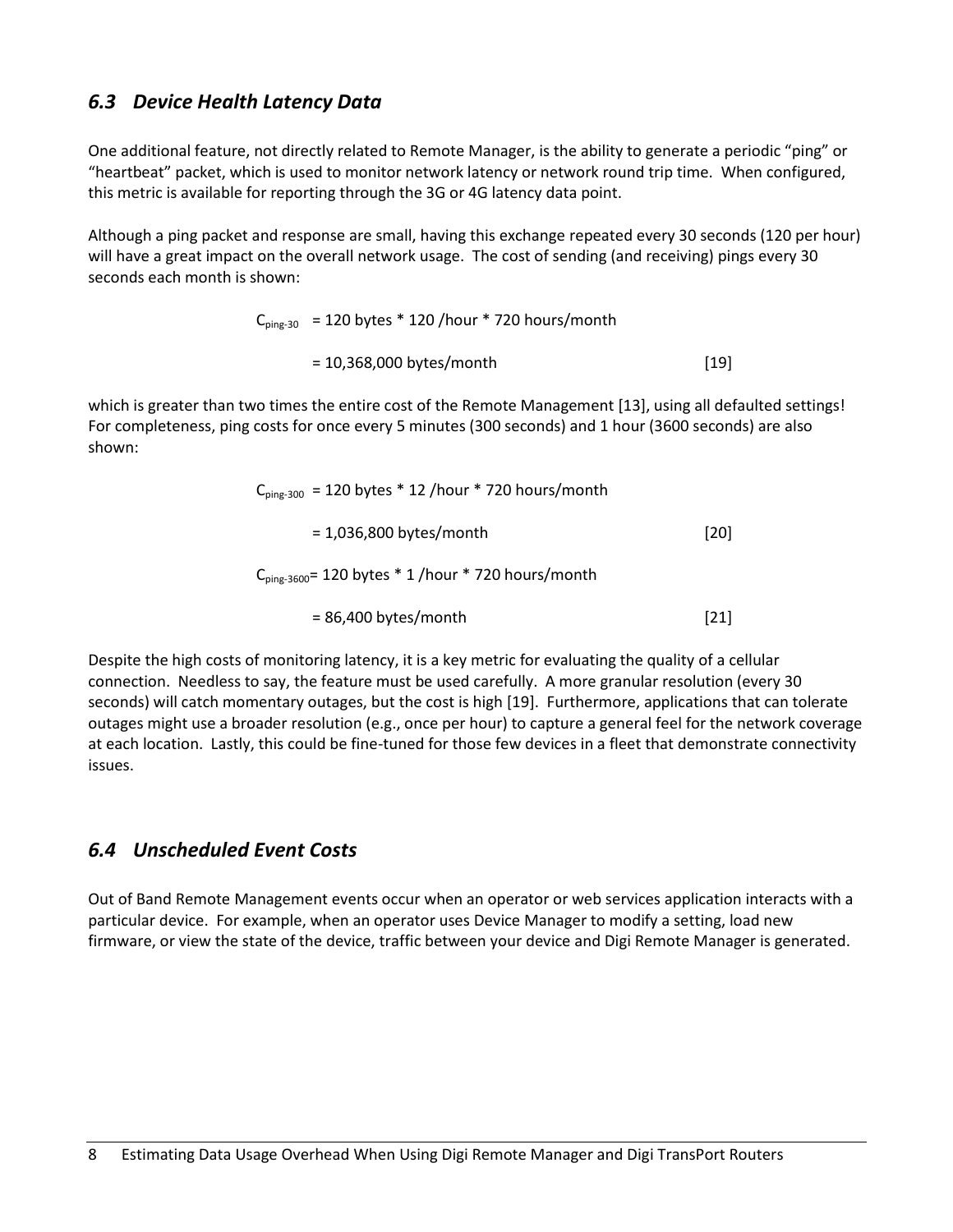The following table lists the cost of common Out of Band Management operations:

| Operation                     | <b>Network</b> | Comments                                    |
|-------------------------------|----------------|---------------------------------------------|
|                               | Traffic        |                                             |
|                               | (bytes)        |                                             |
| Firmware Download             | 8,777,817      | The cost for downloading WR21-5281.zip      |
|                               |                | (7,180,288 bytes).                          |
| File Download                 | 122,306        | This is the cost for getting the sbios file |
|                               |                | (262,144 bytes) from a WR21. Note the       |
|                               |                | reduction in size is due to compression.    |
| Query Setting and Query State | 7,634          | The cost of a refresh operation.            |
| <b>Query Setting</b>          | 5,686          | This is the identical operation a PROFILE   |
|                               |                | MANAGER Configuration scan. It's also a     |
|                               |                | standard web services SCI call.             |
| <b>Query State</b>            | 1,948          | This is a standard web services SCI call.   |
| File List                     | 1,078          | This is the cost of refreshing the Device   |
|                               |                | Manager File Management tab.                |

## <span id="page-8-0"></span>**7 GLOSSARY**

| <b>Bytes</b>                     |                                                                    | 8 "bits" of data (e.g. 10101010)                                                                                                                                                                     |
|----------------------------------|--------------------------------------------------------------------|------------------------------------------------------------------------------------------------------------------------------------------------------------------------------------------------------|
| Kilobytes: 1,000 bytes<br>KB     |                                                                    |                                                                                                                                                                                                      |
| Megabytes: 1,000 KB<br><b>MB</b> |                                                                    |                                                                                                                                                                                                      |
| <b>Compliance Manager</b>        |                                                                    | A capability within Digi Remote Manager that allows users to create<br>unique configuration (or "profiles") for a device or group of devices,<br>scan periodically, and enforce uniformity.          |
| <b>Device Health</b>             |                                                                    | A capability within Digi Remote Manager that allows users to define<br>performance thresholds for devices or groups of devices and alarm,<br>report and troubleshoot to improve network performance. |
| <b>Firmware Subscriptions</b>    |                                                                    | A capability within Digi Remote Manager that allows users to deliver<br>the latest firmware to remote Digi devices.                                                                                  |
| $C_{DH-1-1}$                     | Device Health Cost with 1 hour sampling and 1 hour reporting rates |                                                                                                                                                                                                      |
| $C_{DH-1-2}$                     | Device Health Cost with 1 hour sampling and 2 hour reporting rates |                                                                                                                                                                                                      |
| $C_{DH-1-6}$                     |                                                                    | Device Health Cost with 1 hour sampling and 6 hour reporting rates                                                                                                                                   |